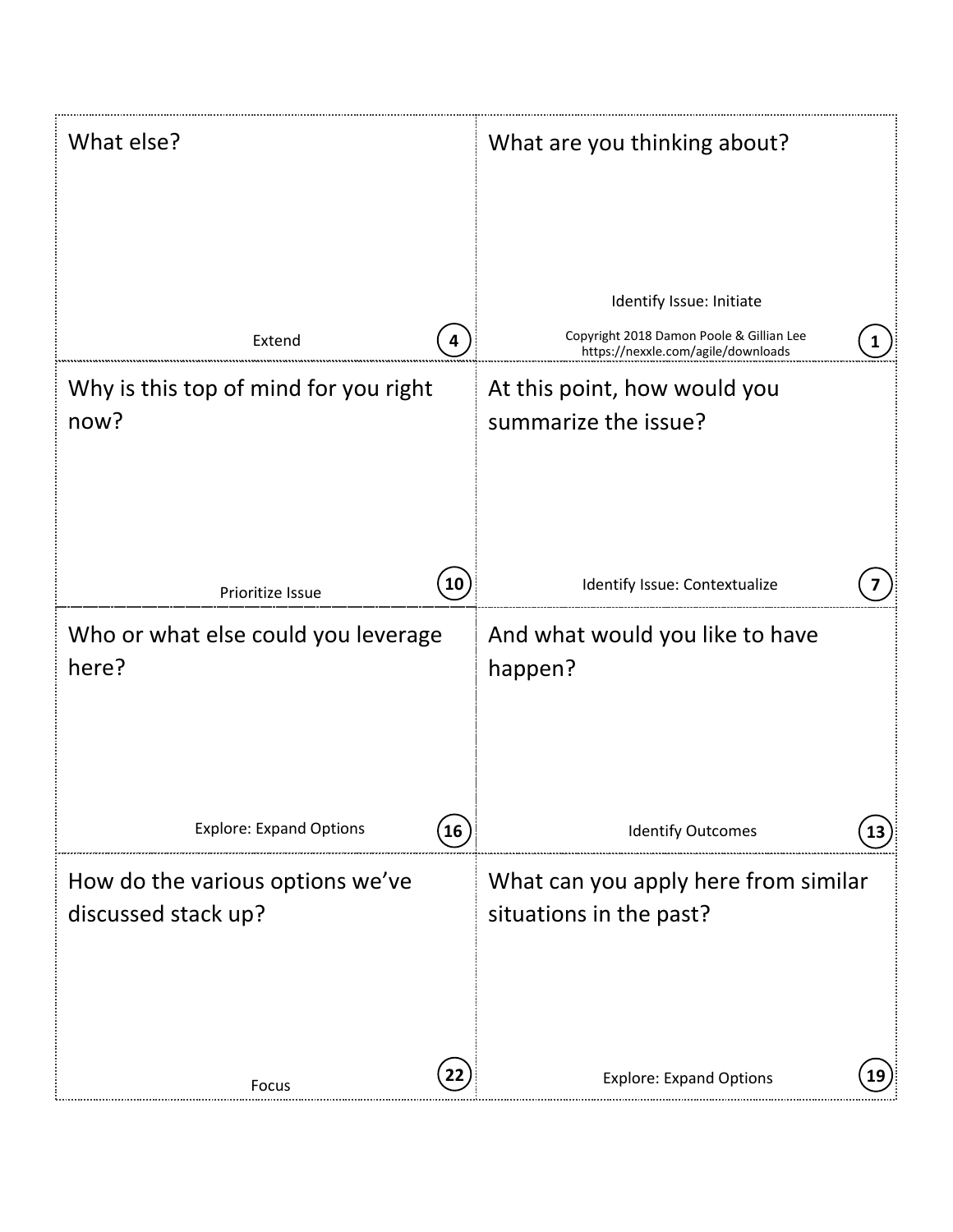| Let's step back for a moment to look at $\parallel$ What's on your mind?<br>the context. How did this situation<br>arise? |                                                                    |
|---------------------------------------------------------------------------------------------------------------------------|--------------------------------------------------------------------|
| Identify Issue: Contextualize<br>5                                                                                        | Identify Issue: Initiate                                           |
| What would success look like for you<br>in this situation?                                                                | What makes this something that needs<br>to be addressed right now? |
| 11<br><b>Identify Outcomes</b>                                                                                            | Prioritize Issue                                                   |
| What's the bravest, craziest, least<br>likely to work, most fun, or most<br>surprising approach to try here?              | What options do you see?                                           |
| <b>Explore: Expand Options</b>                                                                                            | <b>Explore: Describe Options</b>                                   |
| Out of the various options we've<br>discussed, what are you leaning<br>towards?                                           | What would you do if you had a magic<br>wand?                      |
| 23<br>Focus                                                                                                               | <b>Explore: Expand Options</b>                                     |